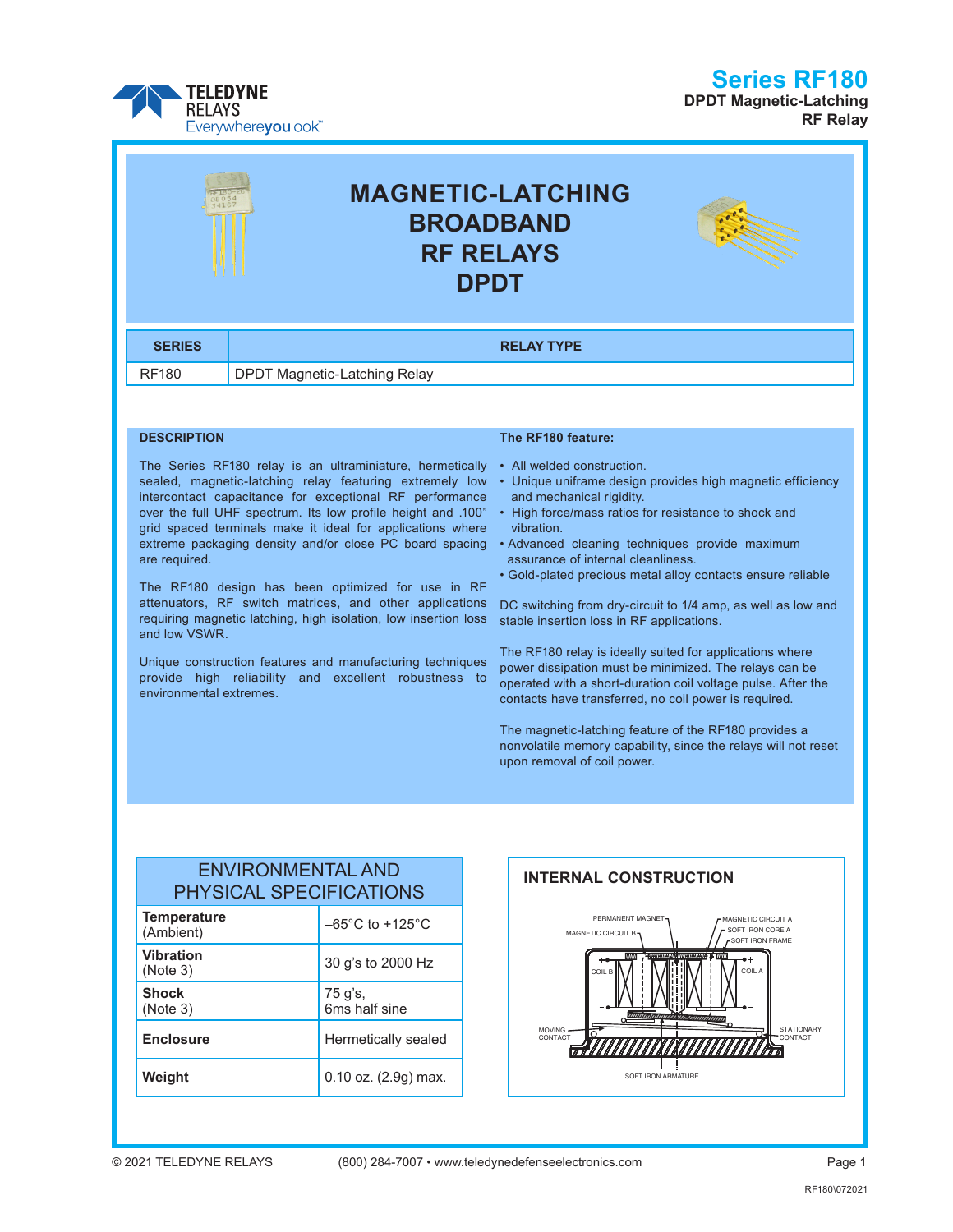### **Series RF180**



|  | <b>TELEDYNE</b>           |
|--|---------------------------|
|  | <b>REI AYS</b>            |
|  | Everywhere <b>youlook</b> |

| <b>GENERAL ELECTRICAL SPECIFICATIONS (@25°C)</b> |                                                                                                                                                              |  |  |  |  |
|--------------------------------------------------|--------------------------------------------------------------------------------------------------------------------------------------------------------------|--|--|--|--|
| <b>Contact Arrangement</b>                       | 2 Form C (DPDT)                                                                                                                                              |  |  |  |  |
| <b>Rated Duty</b>                                | Continuous                                                                                                                                                   |  |  |  |  |
| <b>Contact Resistance</b>                        | $0.15 \Omega$ max.; 0.25 $\Omega$ max. afterlife at 0.25A / 28 Vdc                                                                                           |  |  |  |  |
| <b>Contact Load Rating (DC)</b>                  | 0.25 A/ 28 Vdc<br>Resistive:                                                                                                                                 |  |  |  |  |
| <b>Contact Life Ratings</b>                      | 10,000,000 cycles (typical) at low level<br>1,000,000 cycles (typical) at 0.5 A / 28 Vdc resistive<br>100,000 cycles min. at all other loads specified above |  |  |  |  |
| <b>Contact Overload Rating</b>                   | 2 A / 28 Vdc Resistive (100 cycles min.)                                                                                                                     |  |  |  |  |
| <b>Coil Operating Power (typical)</b>            | 290 mW (at nominal rated voltage at 25°C)                                                                                                                    |  |  |  |  |
| <b>Contact Carry Rating</b>                      | <b>Contact Factory</b>                                                                                                                                       |  |  |  |  |
| <b>Operate Time</b>                              | 2.0 ms max. at nominal rated coil voltage                                                                                                                    |  |  |  |  |
| <b>Minimum Operatue Pulse</b>                    | 6.0 ms width $@$ rated voltage                                                                                                                               |  |  |  |  |
| <b>Intercontact Capacitance</b>                  | 0.2 pf typical                                                                                                                                               |  |  |  |  |
| <b>Insulation Resistance</b>                     | 10,000 M $\Omega$ min. between mutually isolated terminals                                                                                                   |  |  |  |  |
| <b>Dielectric Strength</b>                       | 350 Vrms (60 Hz) @ atmospheric pressure                                                                                                                      |  |  |  |  |

#### **DETAILED ELECTRICAL SPECIFICATIONS (@25°C)**

| <b>BASE PART NUMBERS (RF180)</b> |      | <b>RF180-5</b> | RF180-12 | <b>RF180-26</b> |
|----------------------------------|------|----------------|----------|-----------------|
|                                  | Nom. | 5.0            | 12.0     | 26.5            |
| Coil Voltage (Vdc)               | Max. | 6.0            | 16.0     | 32.0            |
| Coil Resistance (Ohms ±20%)      |      | 61             | 500      | 2.000           |
| Set and Reset Voltage (Vdc)      | Max. | 3.5            | 9.0      | 18.0            |



- 3. Relay contacts will exhibit no chatter in excess of 10 µs or transfer in excess of 1 µs.
- 4. Parts ordered with no suffix option will be provided with Gold-Plated leads which have a typical plating thickness of 25-40 µin.
- 5. The slash and characters appearing after the slash are not marked on the relay.
- 6. Using an operate voltage less than the specified minimum may result in unreliable operation.
- 7. Relay temperature during soldering shall not exceed 250°C, and reflow temperature shall not exceed 250°C, 3 passes, 1 minute each.

**NOTES**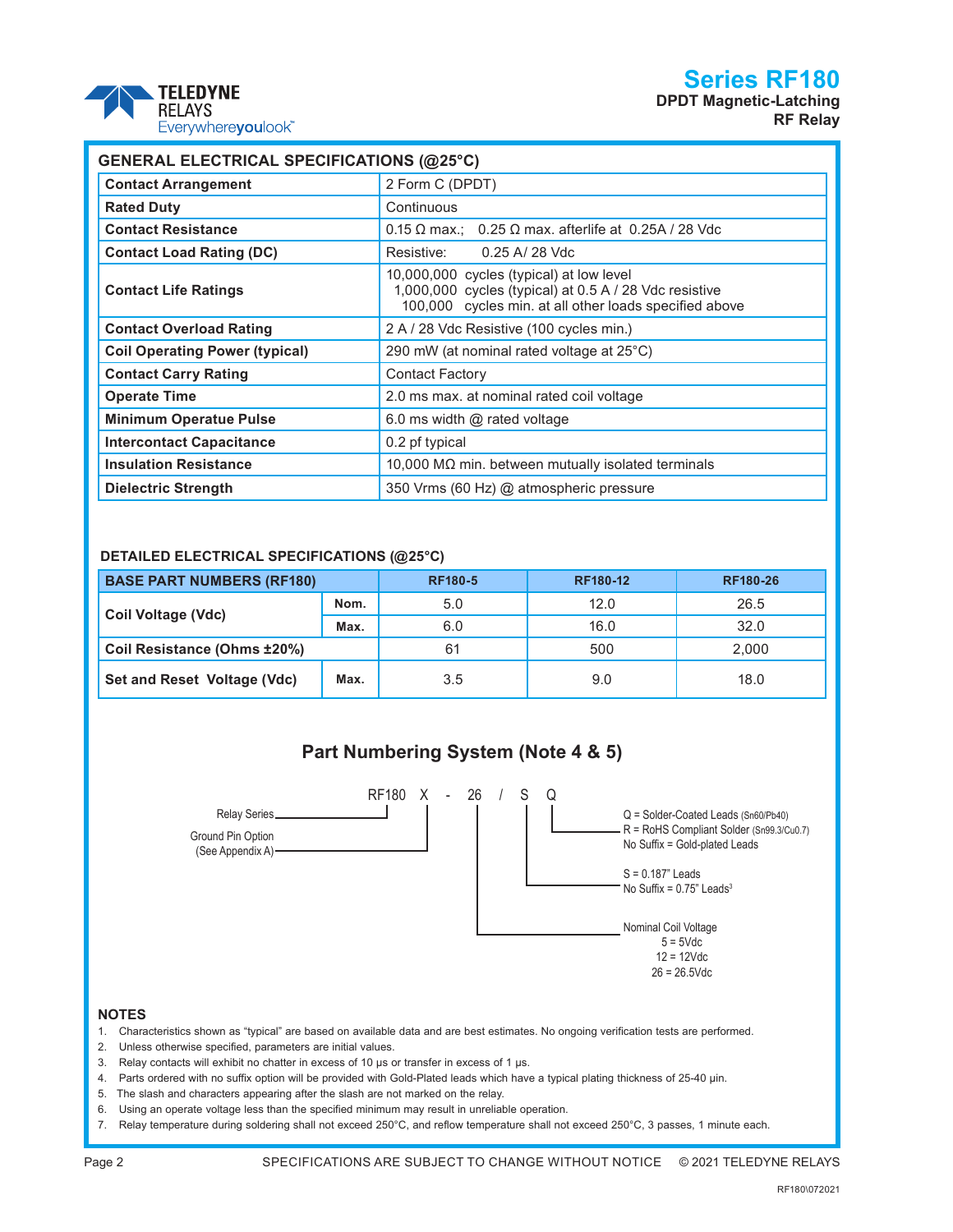

## **Series RF180 DPDT Magnetic-Latching**

**RF Relay**



2. DATA REPRESENTS AN AVERAGE BETWEEN THE TYPICAL READING OF PINS 8 AND 6 (OPEN, COIL B LAST ENERGIZED) AND PINS 8 AND 1 (OPEN,COIL A LAST ENERGIZED).

3. TEST CONDITIONS: *A*. FIXTURE: .031" COPPER CLAD, REINFORCED PTFE, RT/DUROID® 6002 WITH SMA CONNECTORS. (RT/DUROID® IS A REGISTERED TRADEMARK OF ROGERS CORPORATION.)

*B*. RELAY HEADER IS IN CONTACT WITH, BUT NOT SOLDERED TO, GROUND PLANE OR CONNECTED TO GROUND VIA GROUND PIN.

*C*. TEST PERFORMED AT ROOM AMBIENT TEMPERATURE.

*D*. TERMINALS NOT TESTED WERE TERMINATED WITH 50-OHM LOAD.

*E*. CONTACT SIGNAL LEVEL: 20 DBM.

4. DATA PRESENTED HEREIN REPRESENTS TYPICAL CHARACTERISTICS AND IS NOT INTENDED FOR USE AS SPECIFICATION LIMITS.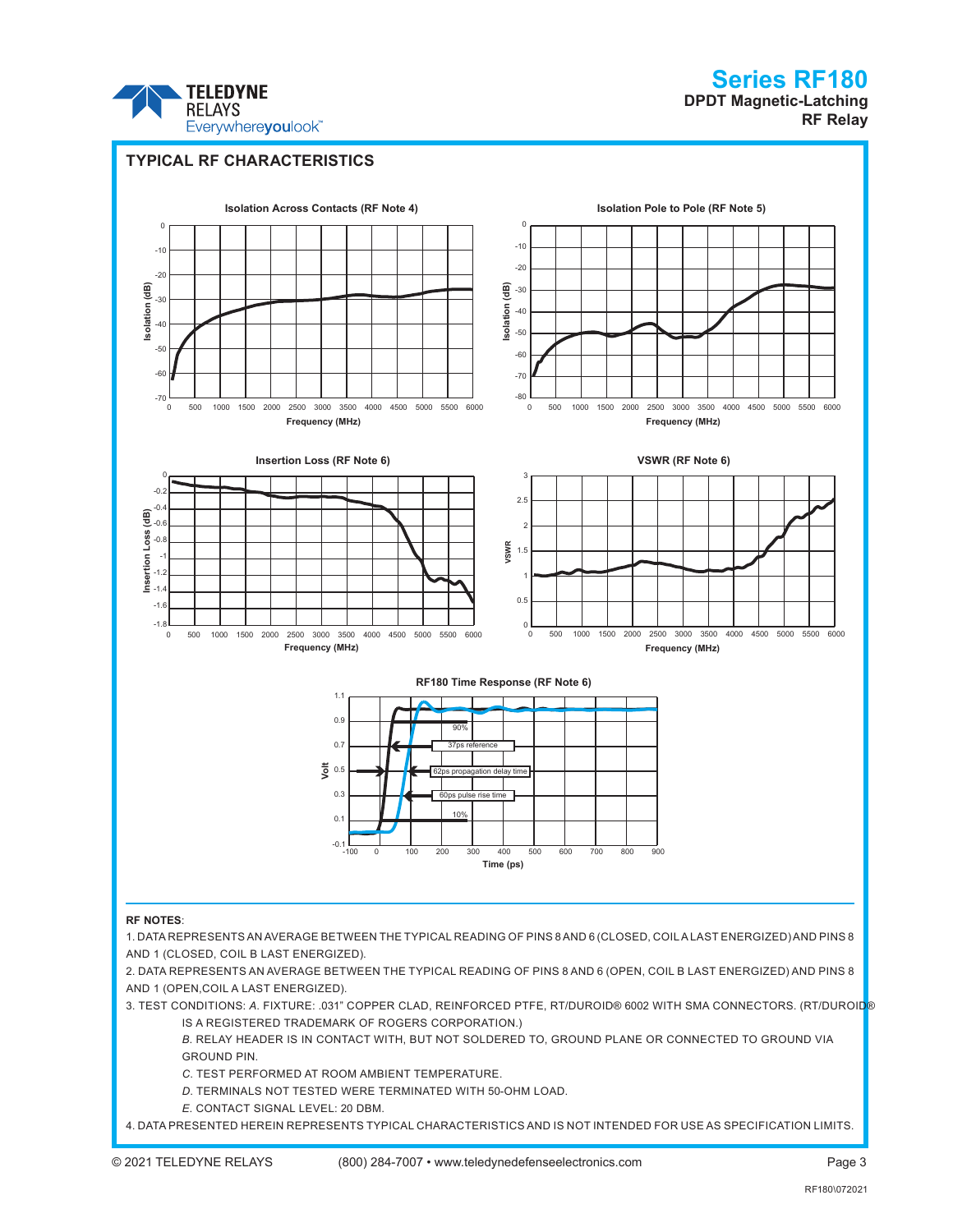

## Series RF180

**DPDT Magnetic-Latching RF Relay**



Page 4 SPECIFICATIONS ARE SUBJECT TO CHANGE WITHOUT NOTICE © 2021 TELEDYNE RELAYS